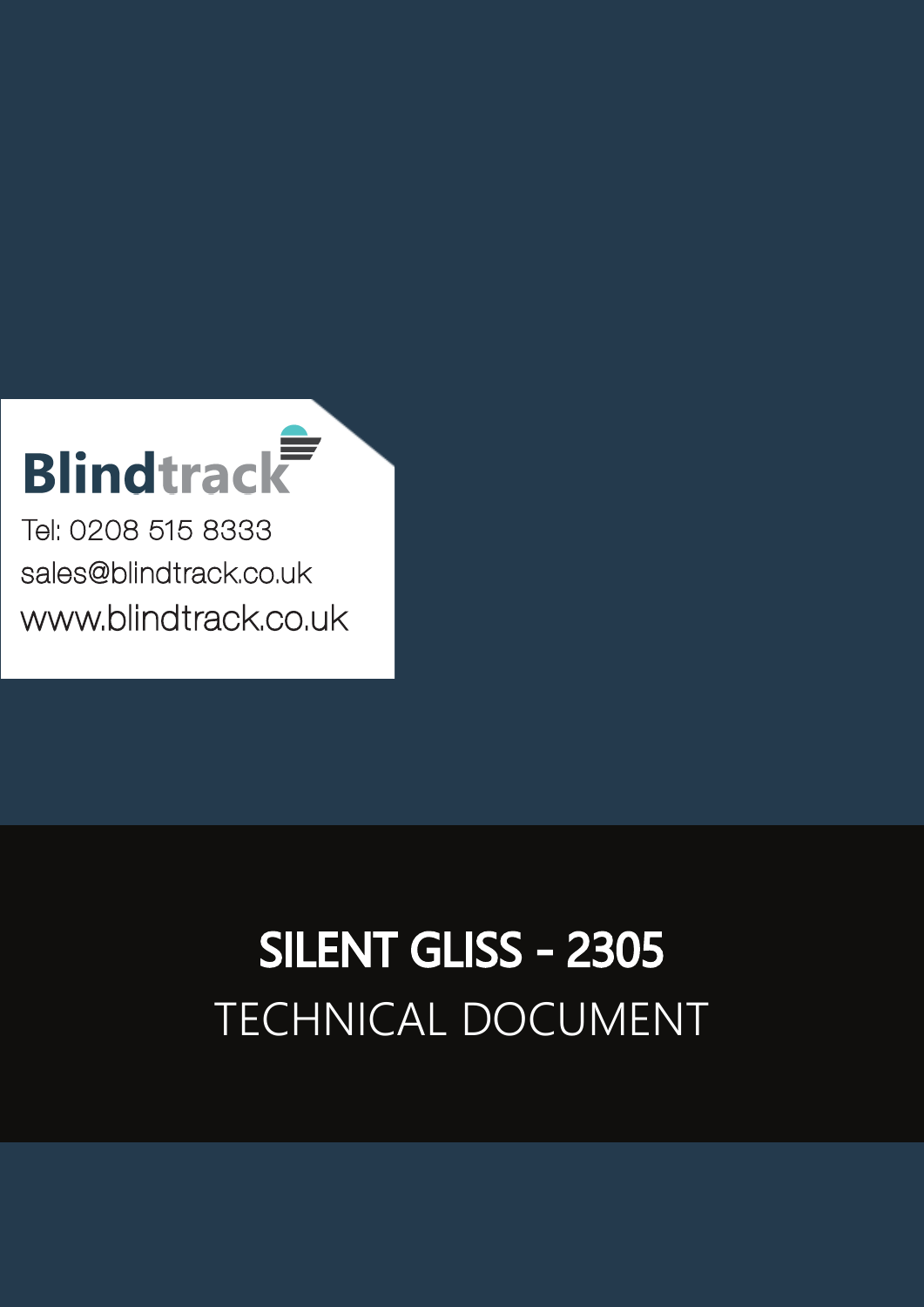# SG 2305





#### PRODUCT INFORMATION

- *– Operation: chain*
- *– Range: S M*
- *– Fitting: ceiling, wall*
- *– Colours: white RAL 9016*
- *– Fabrics: refer to Silent Gliss fabric collection*

#### *Features:*

- *– 1-to-4 gear drive*
- *– Stainless steel bead chain*
- *– Enclosed headrail*
- *– Integrated magnetic child safety end-set*

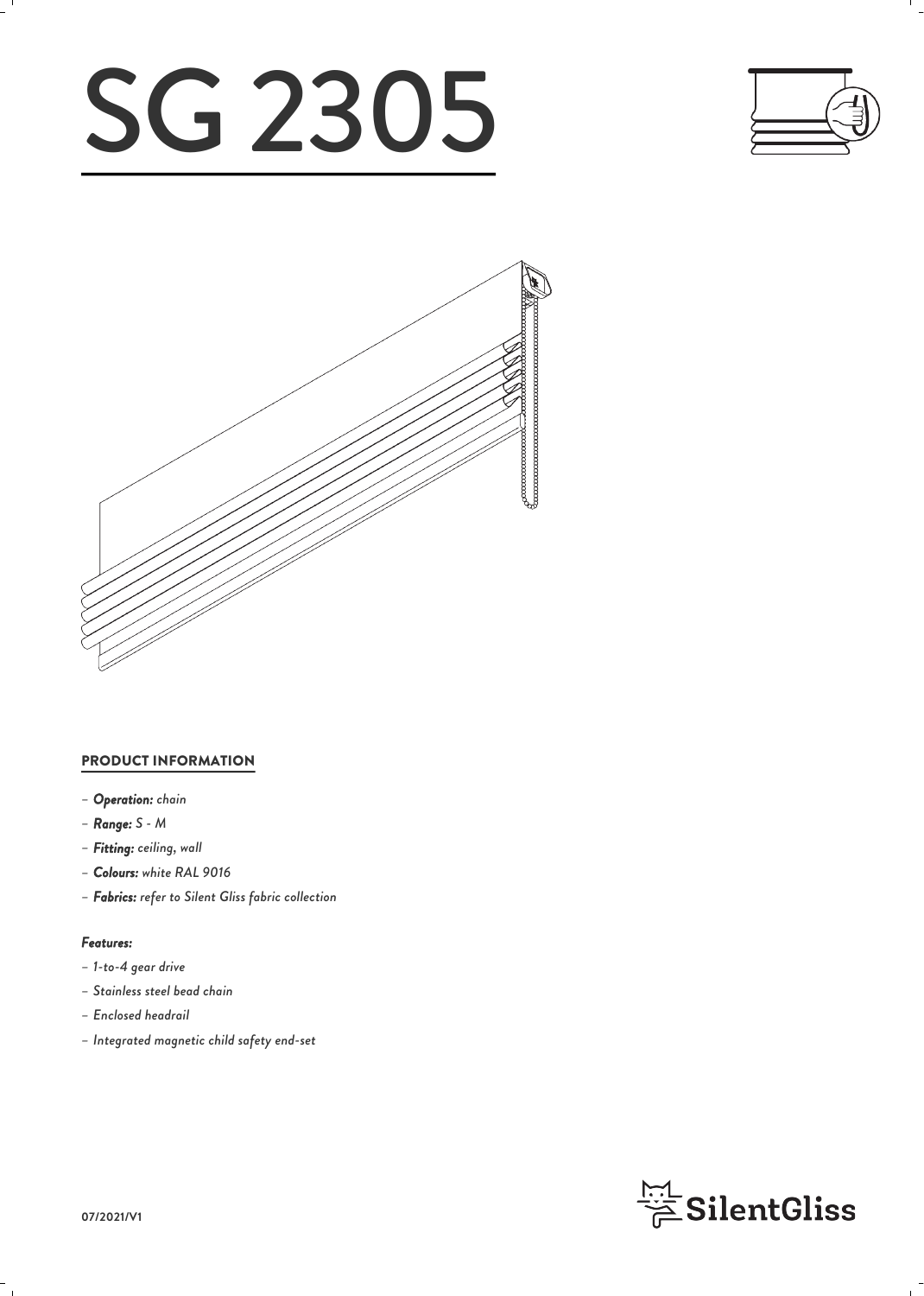## SYSTEM SPECIFICATIONS

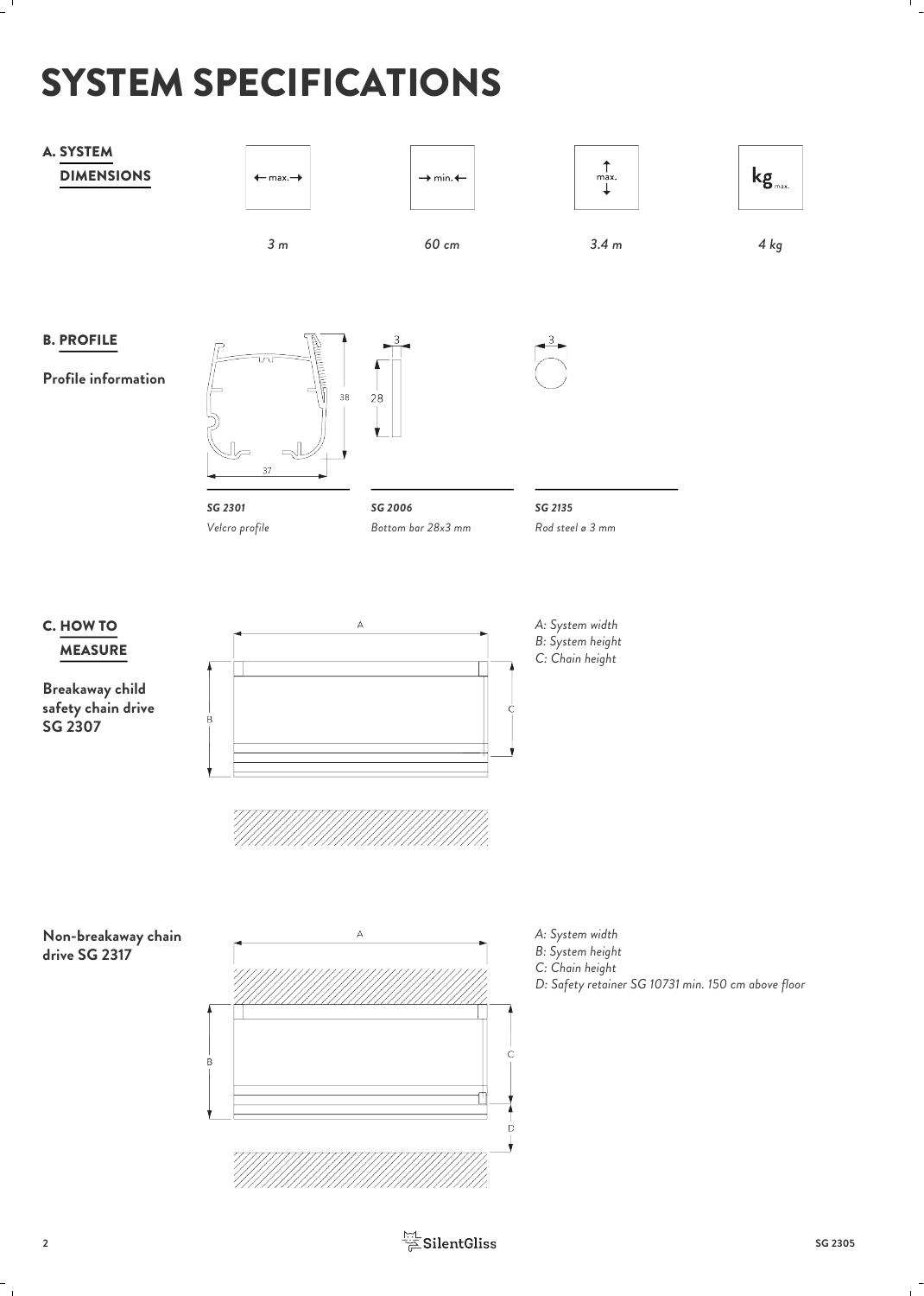**D. SPECIFICATION** 

*Silent Gliss SG 2305 Chain Operated Roman Blind Headrail System. Comprises headrail SG 2301 made to measure powder* SPECIFICATION *coated white finish with bonded hook and loop insert, spools with cord SG 2308 and metal bead chain SG 2311 (optional plastic chain SG 2310). Left / right side hand pull via child safety gear drive set SG 2307 includes endcap, (optional gear* TEXT *drive set without child safety mechanism SG 2317 supplied with chain retainer). Top / face fix using clip bracket SG 2302 at max. 90cm centres (optional face / top fix clamp bracket SG 2346). If supplied with made up blind from Silent Gliss fabric collection includes child safe breakaway components SG 31624 bottom bar set, SG 3069 rod cover (hard / semi hard fold makeup), SG 3165 / 3166 ring (soft fold make-up). Fabric to be attached to headrail profile using loop tape. Compliant to Child Safety Legislation EN 13120.*

## FITTING

#### INFORMATION **A. FITTING**

*For detailed fitting information, visit the Silent Gliss* FITTING *website.*

**Fixing points**

| 50 | max. 900 | max. 900<br>. . |  |
|----|----------|-----------------|--|
|    |          |                 |  |
|    |          |                 |  |
|    |          |                 |  |

#### B. CEILING FITTING

**Bracket SG 2302**





*SG 2302 Bracket*

**Bracket SG 2346**

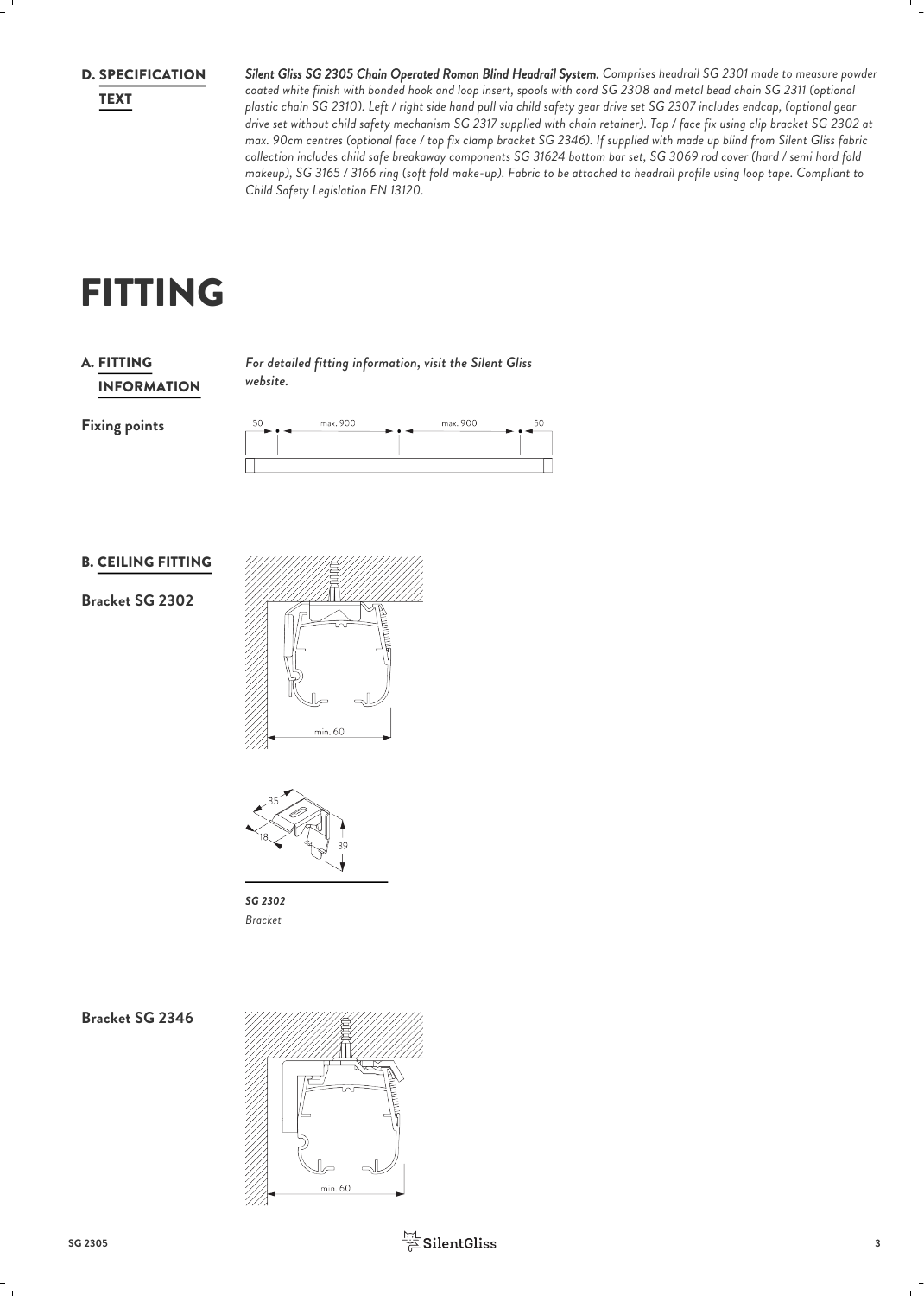

*SG 2346 Bracket*

#### C. WALL FITTING

**Smart Fix**



*Smart Fix SG 11200 - SG 11205 and bracket SG 2302: Screw SG 10395 (M4x6) needed.*



*Square Smart Fix SG 11210 - SG 11215 and bracket SG 2302: Screw SG 10395 (M4x6) needed.*



*Universal Smart Fix SG 11154 - SG 11156 and bracket SG 2302: Screw SG 10492 (M4x8) needed.*



*Bracket*



*SG 2302*



*SG 11201*



*Smart Fix 80 mm*



*SG 10395 Pan head screw M4x6 Pan head screw M4x8 SG 10492 SG 11200*



*SG 11202 Smart Fix 100 mm*



*Smart Fix 60 mm*



*SG 11203 SG 11204 Smart Fix 120 mm Smart Fix 150 mm*

| <b>Smart Fix</b>    | $X$ mm      |  |
|---------------------|-------------|--|
| SG 11200 / SG 11210 | $71 - 79$   |  |
| SG 11201 / SG 11211 | $91 - 99$   |  |
| SG 11202 / SG 11212 | $111 - 119$ |  |
| SG 11203 / SG 11213 | 131-139     |  |
| SG 11204 / SG 11214 | $161 - 164$ |  |
| SG 11205 / SG 11215 | $211 - 219$ |  |
| SG 11154            | $126 - 152$ |  |
| SG 11155            | 156-182     |  |
| SG 11156            | 206-232     |  |
|                     |             |  |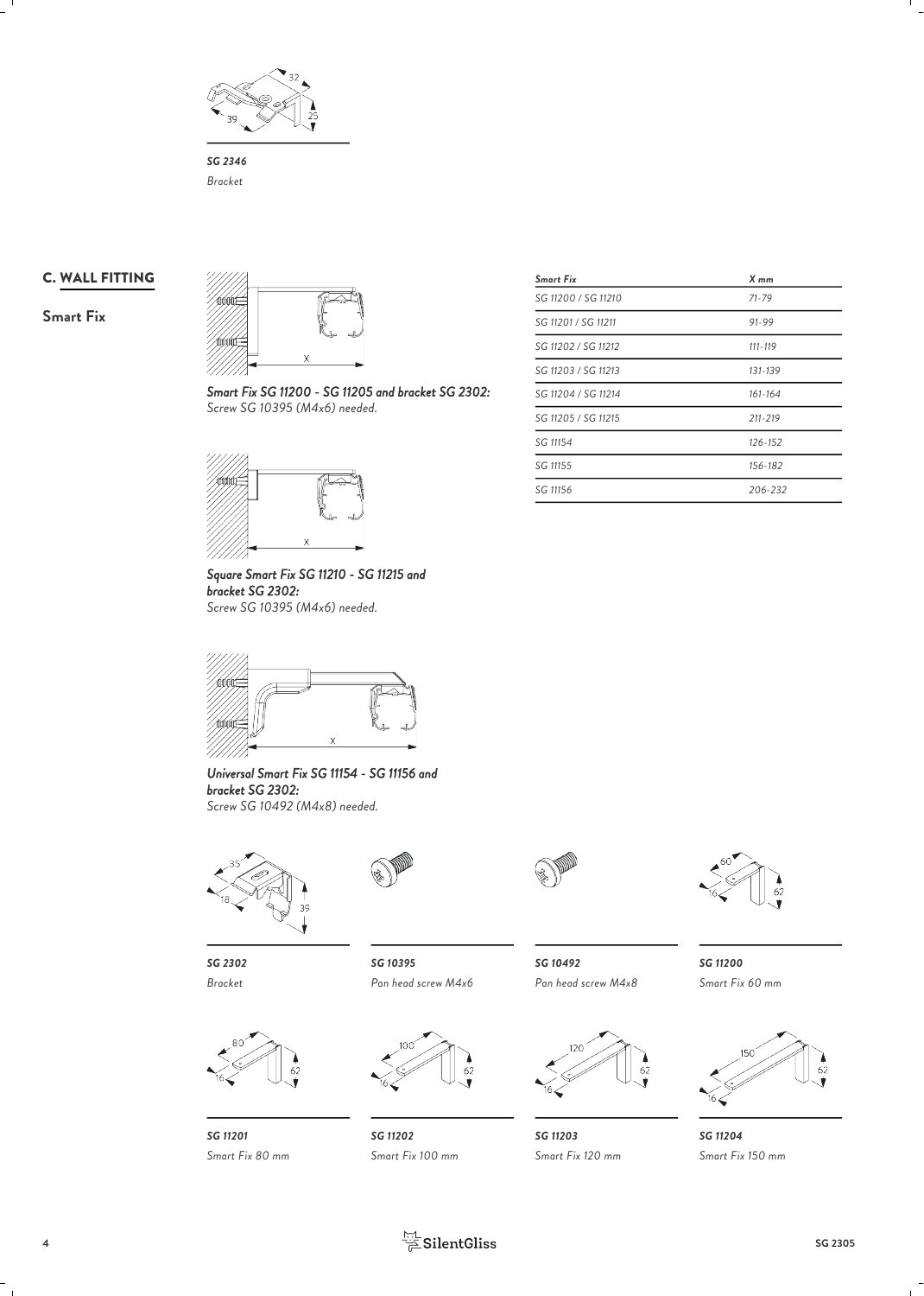





*SG 11213 Square Smart Fix 120 mm*



*Square Smart Fix 60 mm*

*SG 11211*



*Square Smart Fix 80 mm Square Smart Fix 100 mm SG 11212*



*SG 11214 Square Smart Fix 150 mm*



*SG 11215 SG 11154 Square Smart Fix 200 mm Universal Smart Fix 120 mm*





*SG 11155 SG 11156 Universal Smart Fix 150 mm Universal Smart Fix 200 mm*

### SYSTEM OPTIONS

A. FABRIC MAKE-UP



#### *Type A - Softfold*

*Child safety tape set SG 3166 A: Set includes tape and child safety eyelet B: Tape SG 2163 C: Child safety hook set SG 3164 D: Hollow hem E: Bottom bar SG 2005 F:*

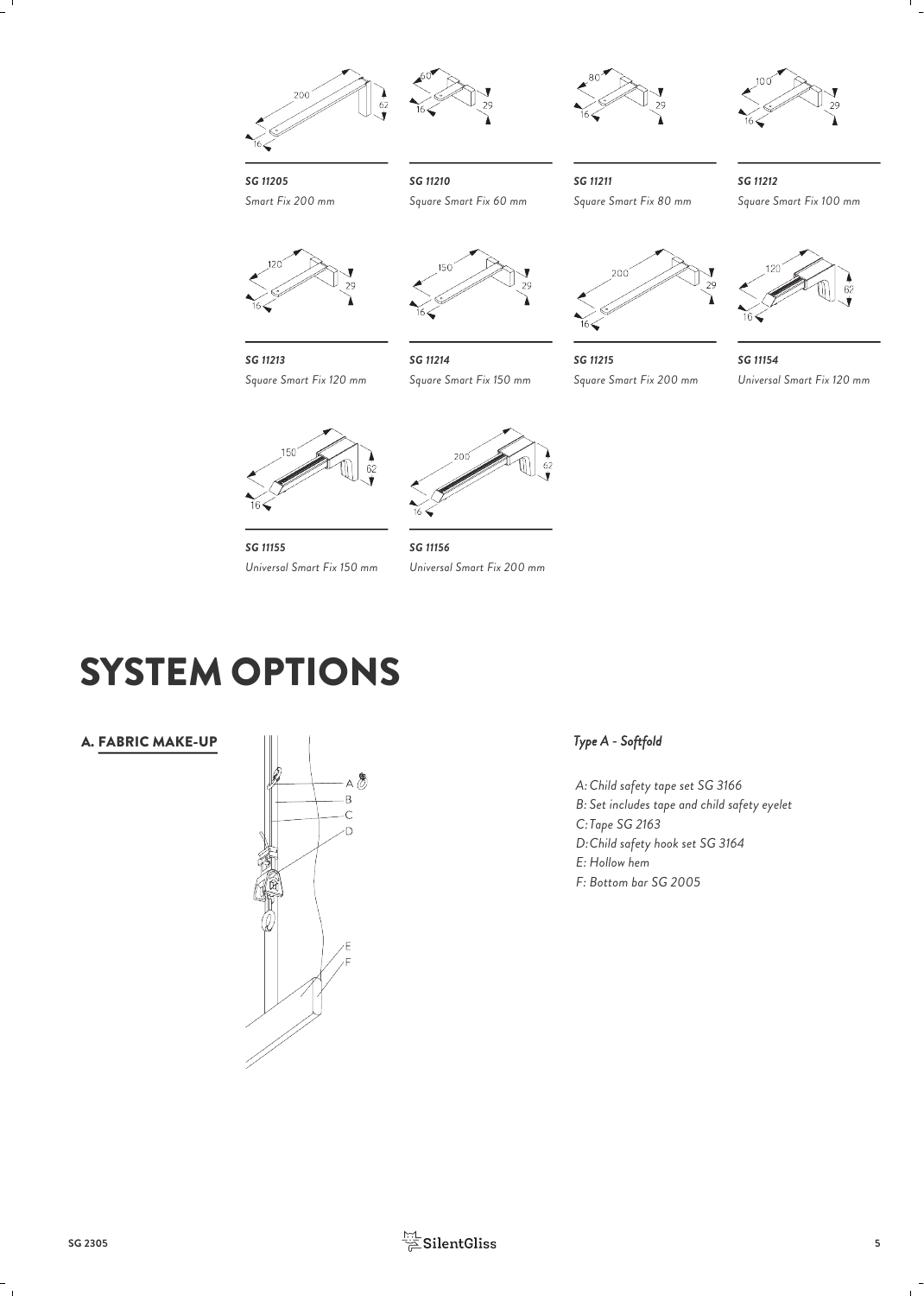

#### *Type B - Hardfold*

*Tape SG 2136 A: Rod SG 2135 B:* C: Child safety eyelet hard fold SG 3069 *Tape SG 2163 D: Child safety hook set SG 3164 E:*



#### *Type C - Hardfold*

*Child safety eyelet set SG 3165 A: Tape SG 2163 B: Child safety hook set SG 3164 C:*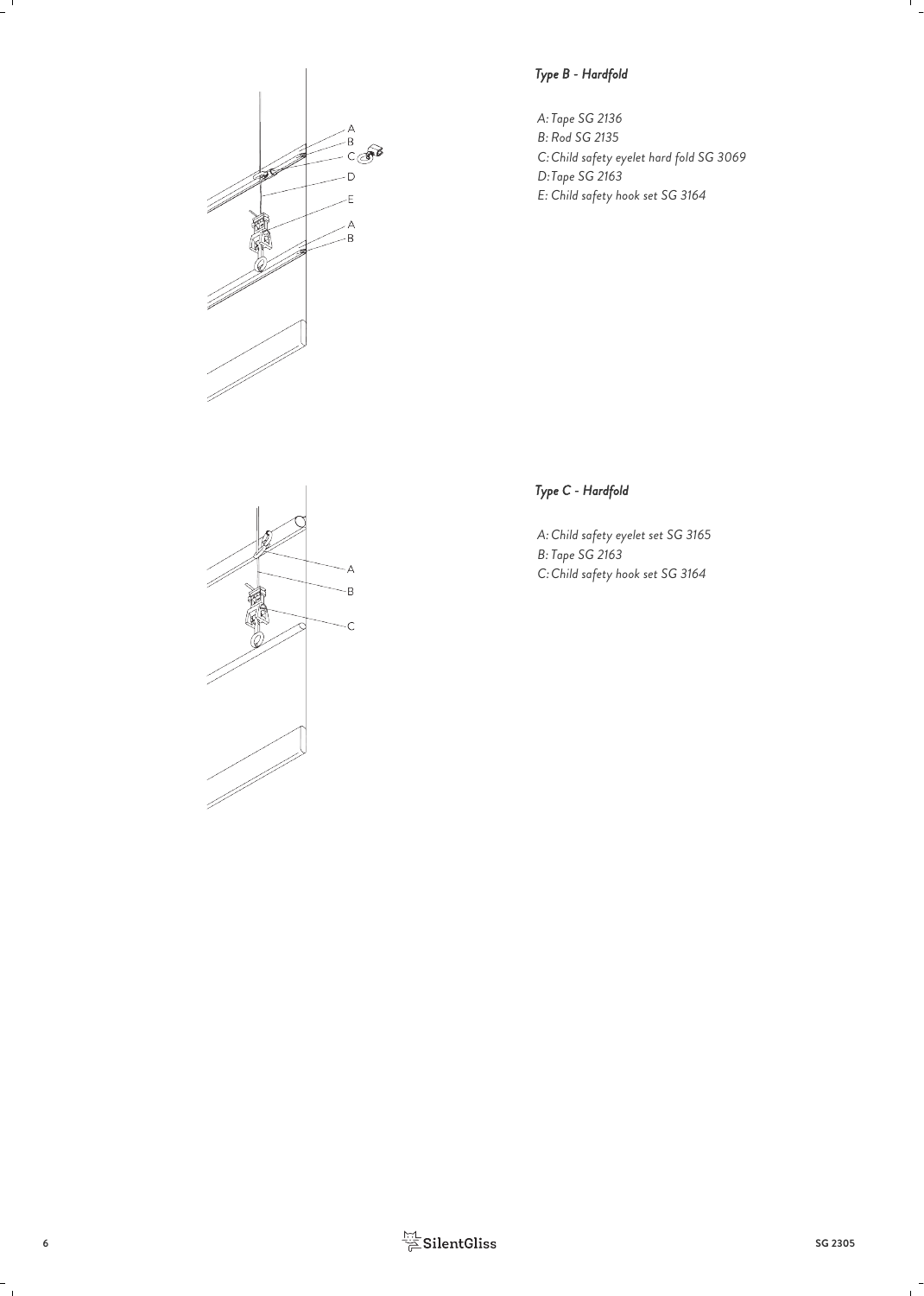## GENERAL NOTES

#### *Dimensions*

- *– Measurements are in mm except where indicated.*
- *– Max. kg relates to fabric incl. accessories (bottom bars, cross rods, etc.).*
- *– Stack size is typically 15-20% of system height.*

#### *Fitting*

- *– Installation by qualified fitter only.*
- *– Number of brackets and fitting positions / fixing points vary depending on fitting surface, system weight, fabric make-up, screw / fixing type and obstacles.*
- *– Qualified fitter must use appropriate screws / fixings for each situation.*
- *– Electrical installations must be carried out according to Silent Gliss wiring diagrams and conform to local regulations.*

#### *Child Safety*

- *– All relevant Silent Gliss systems correspond to child safety EN 13120.*
- *– All parties involved must comply with EN 13120.*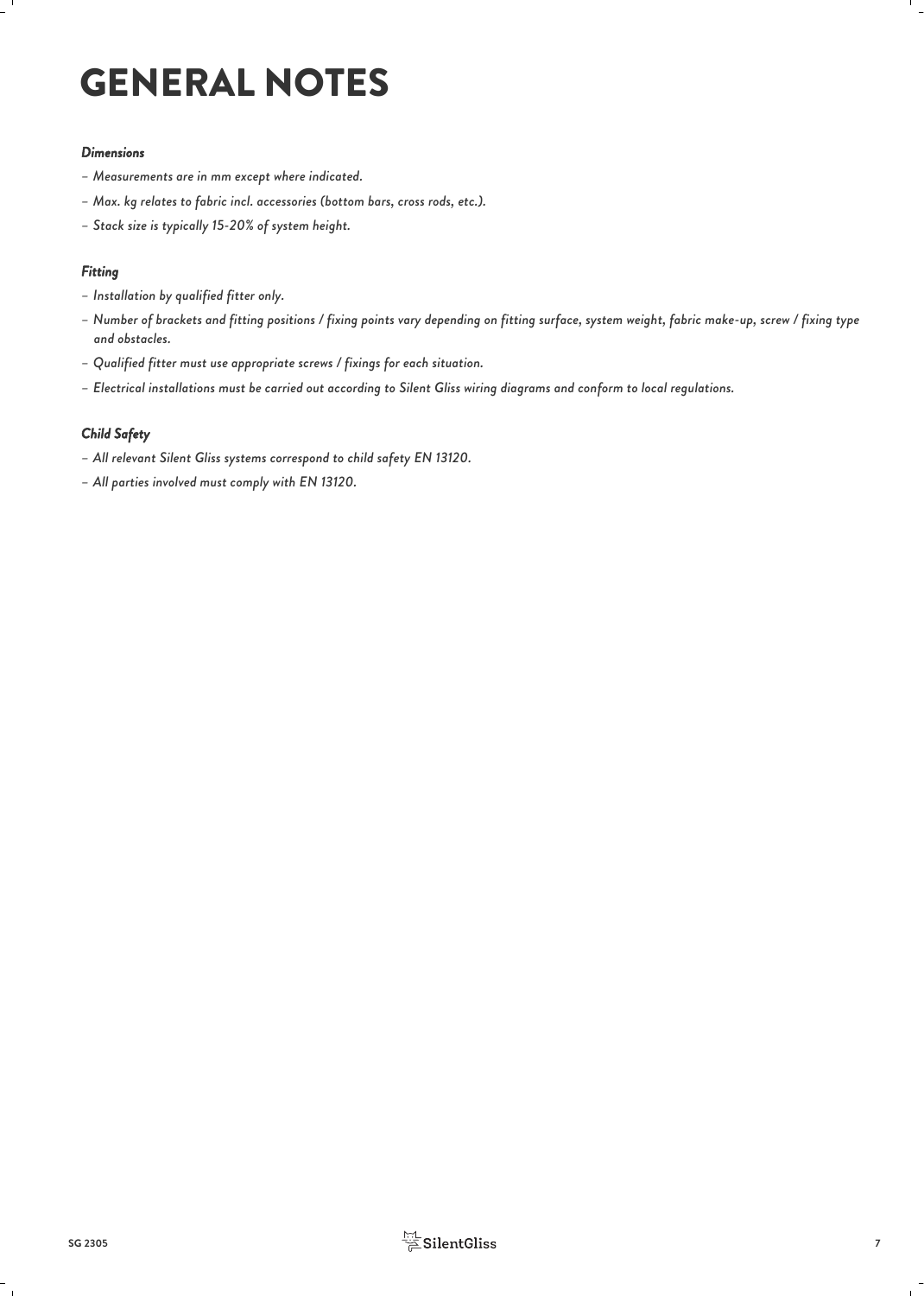## PARTS

#### A. STANDARD PARTS



*SG 2301 Velcro profile*

*SG 2302 Bracket*

*SG 2307*

*SG 2308*

*Shaft*







*SG 2311 Bead chain metal ø 4.5 mm*

*Cord drum with lift cord*

*Child safety chain drive set 4:1*



*SG 2312 Bead chain connector metal*



 $SG 2006$ <br>Bottom bar 28x3 mm *Bottom bar 28x3 mm*





*SG 2135 Rod steel ø 3 mm*

*SG 2136 Rod tape*

*SG 2310*



*Bead chain plastic ø 4.5 mm*

*SG 2317 Chain drive set 4:1*





*SG 2347*

*Bead chain loops plastic 100/150/200/250/300/350/400 cm*

*SG 2539 Tape*

*SG 3069*

*SG 3166*

*Child safety tape set*



((@@)))



*SG 3164 Child safety hook set*

*Child safety eyelet*





*SG 3165 Child safety eyelet set*



*SG 11211 Square Smart Fix 80 mm*



*SG 11212*

*Square Smart Fix 100 mm*





*SG 11156 Universal Smart Fix 200 mm*

*Universal Smart Fix 150 mm*

*Universal Smart Fix 120 mm*



*SG 11200 Smart Fix 60 mm*

*SG 10395*

*SG 10492*

*SG 11154*

*SG 11155*

*Pan head screw M4x6*

*Pan head screw M4x8*



*SG 11201 Smart Fix 80 mm*



*SG 11202 Smart Fix 100 mm*



*Smart Fix 120 mm*



*Smart Fix 150 mm*

*SG 11205*



*SG 11210 Square Smart Fix 60 mm*